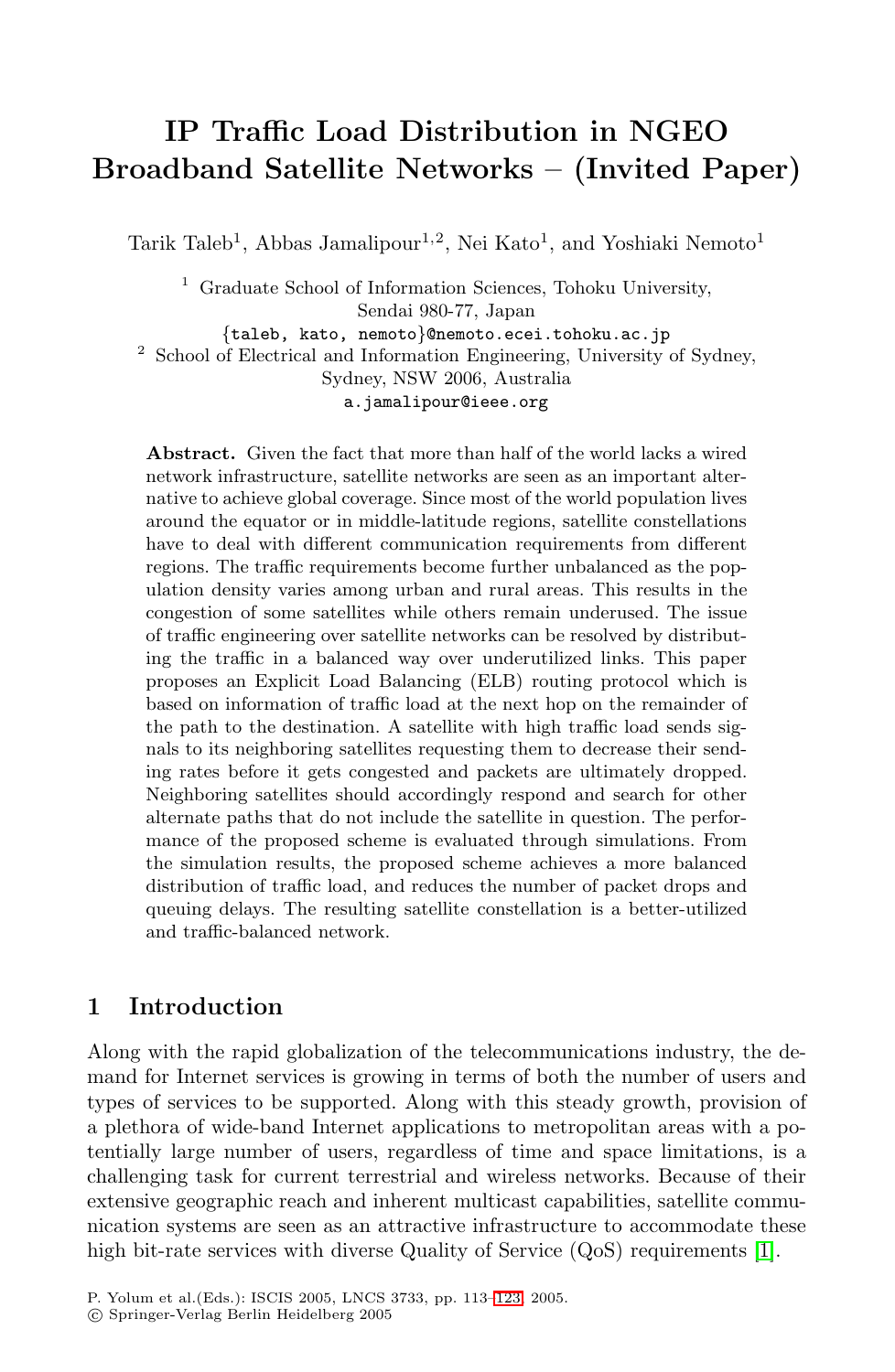Communications over satellites began successfully with the use of individual satellites in geostationary orbits. Ho[we](#page-9-0)ver, due to [hig](#page-9-1)h signal delays caused by the high altitude of geostationary satellites, focus has been directed towards the development of new Non-Geostationary (NGEO) satellite communication systems called Low Earth Orbit (LEO) and Medium Earth Orbit (MEO) satellite systems. NGEO systems promise to offer services with much lower latency and terminal power requirements than t[ho](#page-9-2)se offered by geostationary satellites. The design and development of these satellite networks have been thus the subject of extensi[ve](#page-9-3) research in recent literature (e.g. Teledesic [2], Skybridge [3]).

NGEO satellite networks exhibit different characteristics from the traditional satellite or wired networks. The success of NGEO satellite networks in delivering high-speed access hinges on the a[bil](#page-9-4)ity of the underlying Internet protocols (IP) to function correctly and efficiently in NGEO satellite systems, systems characterized by rapidly time-varying network topologies [4]. The effect of such a communication environment on the working of IP protocols has been the focus of a large body of prior works [5]. A[no](#page-9-5)ther important factor that the performance of IP protocols depend on in NGEO systems is related to routing. Indeed, whilst use of Inter-Satellite Links (ISLs) in multi-hops NGEO constellations provides more flexibility, it leads to complex dynamic routing [6]. The routing complexity becomes more substantial as NGEO satellites change their coverage areas on the Earth surface due to their continuous motion[, a](#page-9-6)nd accordingly have to transmit different amounts of traffic load. This ultimately results in an unbalanced distribution of the total traffic over the entire constellation [7]. Support for IP routing within the satellite constellations is highly impo[rta](#page-9-7)nt for the implementation of Integrated or Differentiated Services (DiffServ) architectures to support QoS over satellite systems.

To route traffic over dynamic satellite constellations, several strategies have been proposed. Dynamic Virtual Topology Routing (DVTR) [8] and Virtual Node (VN) [9] protocols are the best known concepts. Based on these two schemes, important research efforts have been elaborated in the recent years with respect to IP proprietary routing over satellite constellations [10]. While most of these pioneering routing protocols search for the shortest path with the minimum cost, they do not take into account the total traffic distribution over the entire constellation. Indeed, while searching for only short paths for communication, some satellites may get congested while others are underutilized. This phenomenon leads to unfair distribution of the network traffic, and ultimately to higher queuing delays and significant packet drops at some satellites in the constellation.

As a remedy to the above issue, this paper proposes an explicit routing protocol which is based on prior information of traffic load at the next hop. A satellite with high traffic load sends signals to its neighboring satellites requesting them to decrease their sending rates before it gets congested and packets are ultimately dropped. Neighboring satellites should accordingly respond and search for other alternate paths that do not include the satellite in question. This operation can be accomplished without changing the routing protocol in use. It can be easily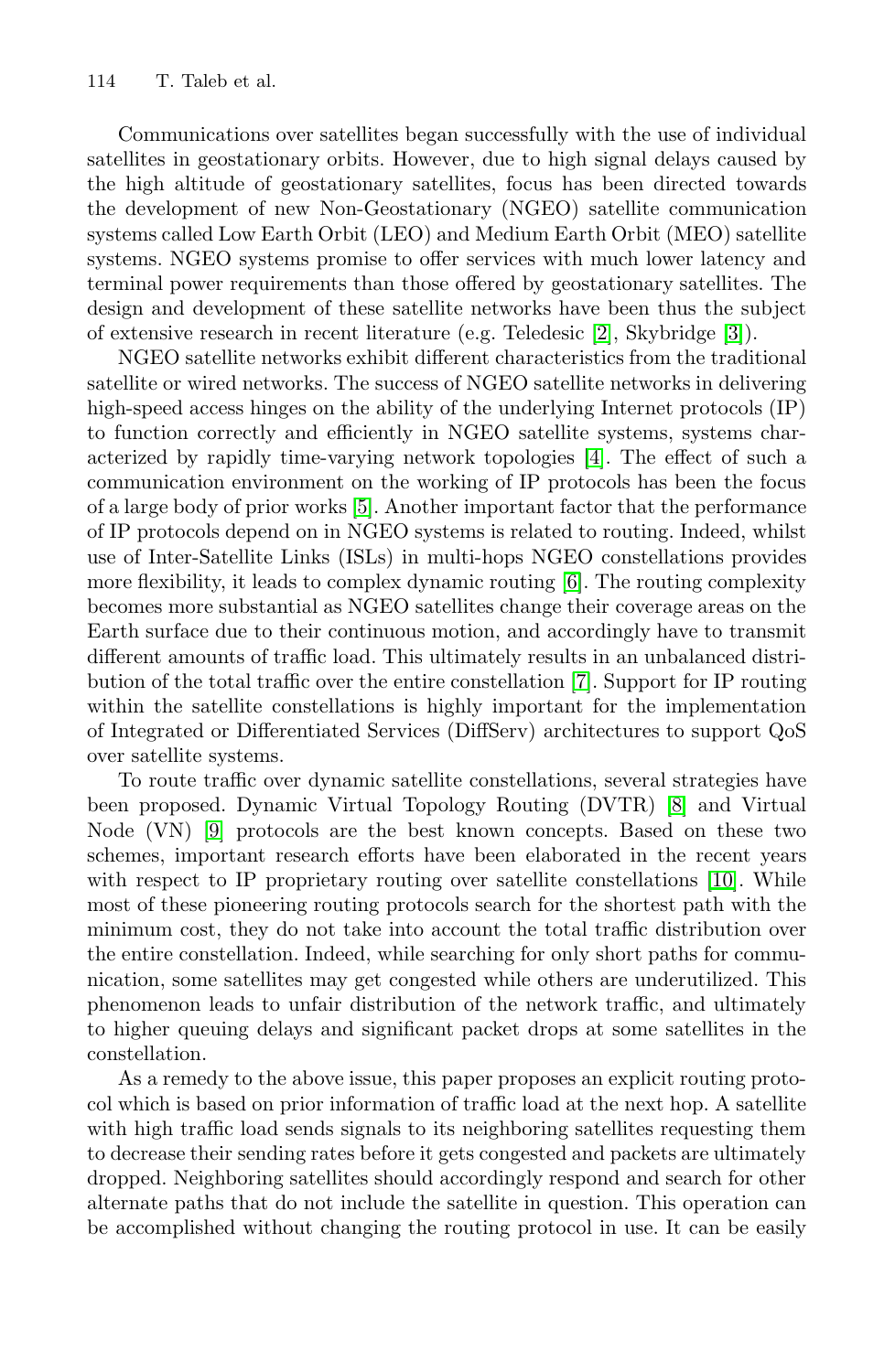im[pl](#page-4-0)emented over any routing protocol, such as DVTR or VN routing schemes. Th[e](#page-6-0) [p](#page-6-0)roposed concept targets only the packets of delay-insensitive applications. Delay sensitive applications are not subject to the proposed scheme and can be dealt with a[cco](#page-8-2)rding to any traditional routing protocol. The proposed scheme is dubbed Explicit Load Balancing (ELB).

<span id="page-2-0"></span>The remainder of this paper is structured as follows. Section 2 surveys the ongoing research efforts tailored to IP routing over NGEO satellite communication systems. Section 3 presents the key design philosophy behind the proposed scheme ELB. Section 4 portrays the simulation environment used to evaluate the performance of the proposed sche[me](#page-9-8) and discusses the simulation results. The paper concludes in Section 5 with a summary recapping the significance of the research work elaborated in this paper.

# **2 Related Work**

Current terrestrial Internet routing protocols, such as Open Shortest Path First (OSPF) [11] and Routing Information Protocol (RIP) [12], rely on exchanging topology information upon a change or set-up of a connection; that is in a connection-oriented manner. Applying such schemes to the rapidly and regularlychanging NGEO satellite network topologies incurs substantial overhead [13]. Several connectionless algorithm[s h](#page-9-6)ave been [th](#page-9-9)us proposed to route data traffic over satellite constellations. They can be classified into two categories, namely constellation periodicity-based routing and onboard routing schemes.

Although satellite constellations experience frequent topological variations, these variations are highly periodic and predictable because of the strict orbital movements of the satellites. The basic idea behind protocols of the first category is to make use of this periodic and predictable nature of the constellation topology. Various schemes fall into this category. DVTR [8] and VN [9] protocols are the most worth-mentioning concepts.

In DVTR, the system period is divided into a set of time intervals. Over each interval, the topology remains constant. Link activation and deactivation are performed only at the beginning of intervals. Over each time interval, optimal shortest paths and alternate paths can be established using well-known methods such as the Dijkstra shortest-path algorithm. These routing tables can be then stored onboard and retrieved upon a change in the topology. One major credit of this operation consists in the removal of online computational complexity. However, this computation simplicity comes at the expense of large storage requirements, weak fault tolerance, and quasi-null adaptive capabilities.

In the VN scheme, virtual nodes (VNs) are assumed to be set in fixed positions relative to the surface of the Earth. A VN is embodied at any given time by a certain physical satellite, and a virtual network topology is set up with these VNs. The virtual topology is always embodied by the satellite constellation. When a satellite disappears over the horizon, its corresponding VN becomes represented by the next satellite passing overhead. The virtual topology remains accordingly unchanged. Each VN keeps state information, such as routing table entries or channel allocation information, pertaining to the users within its cov-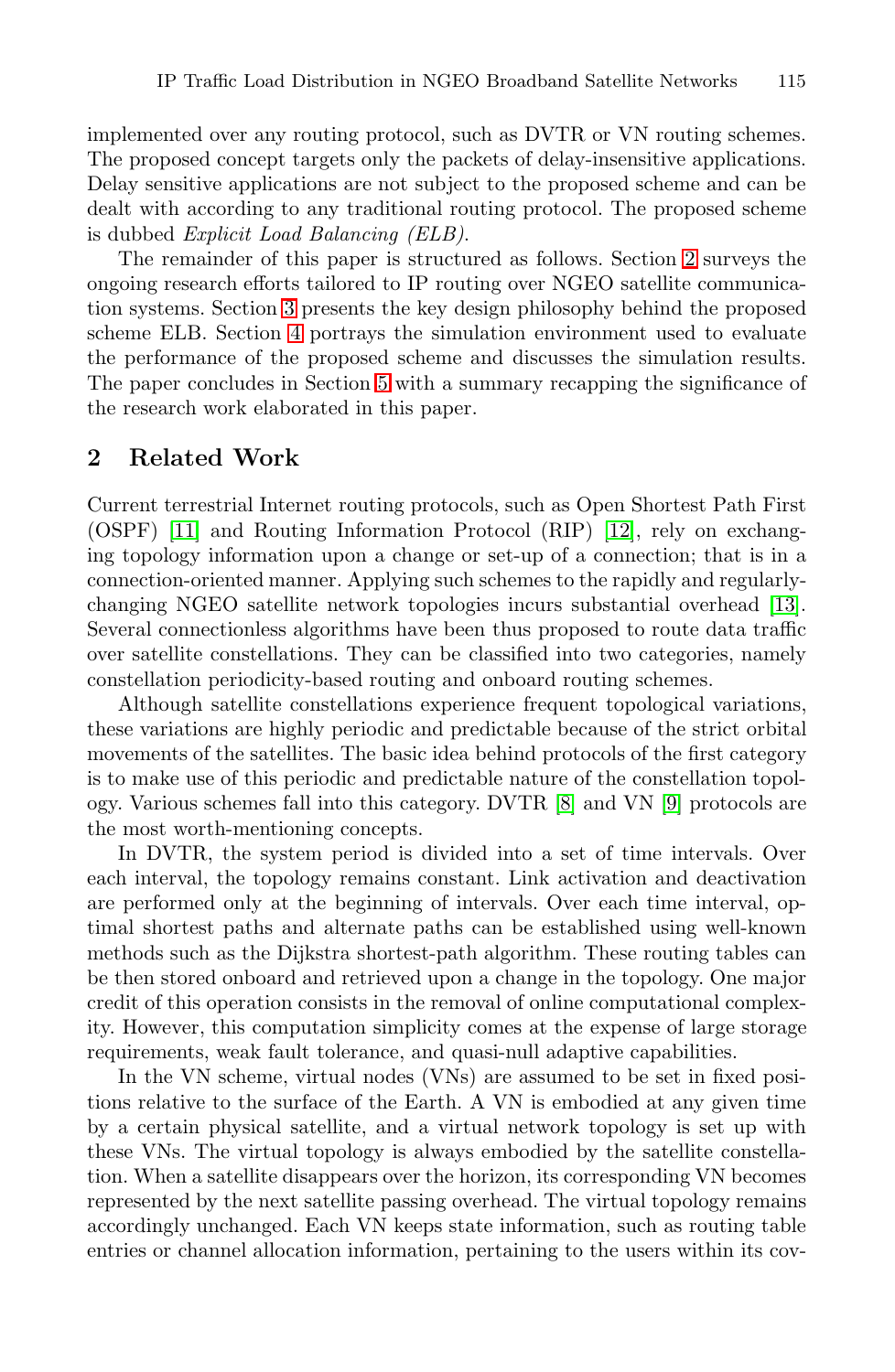erage area. Upon a satellite handoff, the state information is transferred from the first satellite to the second. Routing is performed in the instantaneous virtual topology using a common routing protocol[.](#page-9-10) [In](#page-9-10) s[uch](#page-9-11) a manner, topology changes are hidden from routing protocols running on the constellation.

In the onboard routing mechanisms, as the name infers, routing tables are calculated onboard the satellites based on real-time information related to the network state. A potential number of onboard routings has been proposed in the recent literature. To mention a few examples, Henderson et. al. propose an onboard distributed routing protocol that selects the next hop based on minimization of the remaining geographic distance to the destination [14]. [15] proposes an onboard routing protocol specifically designed for multi-layered satellite constellations composed of LEO, MEO, and GEO satellites. In the proposed scheme, satellites in low layers (e.g. LEO) are grouped according to the footprint area of their corresponding satellites in the higher layers (e.g. MEO). This grouping is performed in each snapshot period. Higher satellites receive delay measurement reports from their group members in lower layers. Based on these reports, the higher-layer satellites compute the minimum-delay paths for their corresponding lower-layers members. While most of onboard routing schemes exhibit important adaptive capabilities, they impose significant challenges for the space devices in terms of the required computa[tion](#page-9-12)al and processing load. They ultimately question the scalability of their routing tables[. M](#page-9-7)oreover, since these routing schemes focus on only finding paths with the shortest delays, they may turn unfavorable for the support of certain QoS requirements. They may be appropriate for only best-effort light-load traffic.

Given the important correlation between efficient routing strategies and the supp[ort o](#page-9-13)[f Q](#page-9-14)oS, tremendous research efforts have been elaborated in recent years with respect to QoS over satellite constellations [16]. Most of these pioneering research works are based on the above-mentioned schemes. [10] provides a thorough discussion on the main merits and downfalls of these previous research works and indicates areas of possible improvements.

In the sphere of QoS over constellations with ISLs, the [foc](#page-9-15)us of earlier research work was on the integration of dynamic satellite networks with the Asynchronous Transfer Mode (ATM) [17][18]. Because of its provision of different levels of QoS guarantees and its concept of virtual path, ATM has been seen indeed as a promising solution for the provision of QoS over mob[ile](#page-9-16) satellites. However, the rapid growth of Internet-based applications motivates satellite operators to consider IP traffic as well. For IP-based satellite constellations, a number of interesting solutions has been proposed to provide QoS over satellites. In [19], Donner et. al. developed a Multi-Protocol Label Switching (MPLS) networking protocol for NGEO satellite constellations. The protocol is still in its infancy, and some important practical problems related to rerouting and maintenance overhead are still unsolved and deserve further study. On the other hand, [20] proposes a Traffic Class Dependent (TCD) routing algorithm. Different traffic classes are considered. The protocol differentiates between packets belonging to each traffic class and provides accordingly different levels of services. The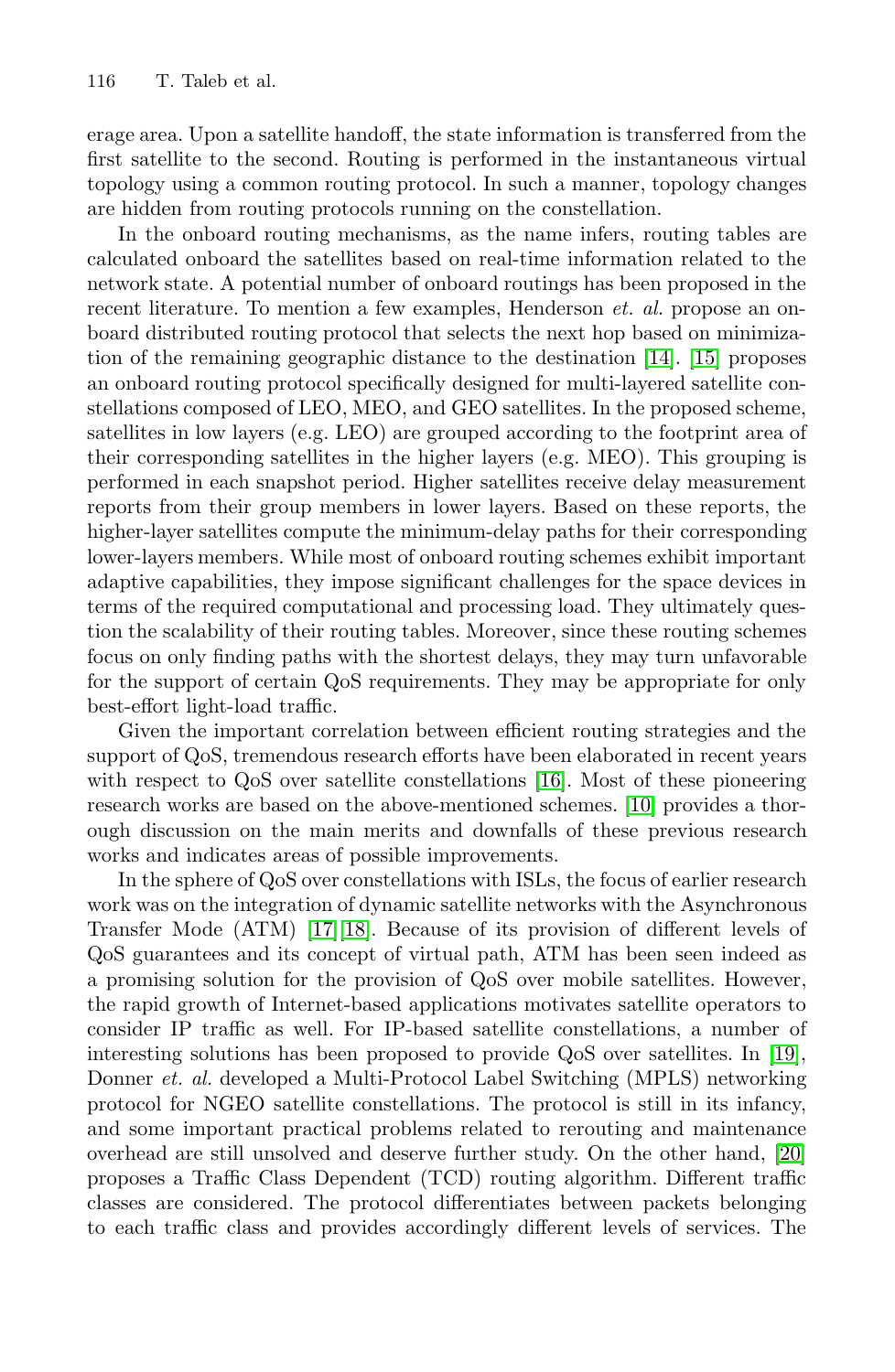TCD protocol whilst attempts to guarantee QoS for different traffic classes, it may assign a single route for a sp[ecifi](#page-10-0)c class with huge traffic data and may ultimately result in heavily overloading the chosen path. This would intuitively affect the balancing of traffic load over the entire satellite constellation.

Another issue that is common among most conventional routing algorithms consists in the fact that route decision is based primarily on propagation delay. Given the fact that queuing delays may also contribute largely to the total delay that a packet may experience mainly in case of heavy loads, a more appropriate routing cost metric has to be sel[ecte](#page-10-1)d. In this context, [21] proposes a Minimum Flow Maximum Residual (MFMR) routing protocol where the minimum-hop path with the minimum number of flows is selected. One of the main drawbacks of the protocol consists in the fact that it implies knowledge of the flows over the constellation and does not consider the case where the flows count increases along the selected path. Given the fast mo[vem](#page-10-2)ents of satellites, such scenario may occur frequently. This would lead to the congestion of the chosen MFMR paths and ultimately unfavorable performance. In [22], a Probabilistic Routing Protocol (PRP) is proposed. The PRP scheme uses a cost metric as a function of time and traffic load. The traffic load is assumed to be location homogeneous. The major drawback of the protocol consists in this assumption as it is far away from being realistic. Indeed, newly coming traffic can easily congest the chosen PRP path and leave other resources underutilized. In [23], Jianjun et. al. propose a Compact Explicit Multi-path Routing (CEMR) algorithm based on a cost metric that involves both propagation and queuing delays. At a given satellite, the queuing delay is predicted by monitoring the number of packets in the outgoing queue of the satellite over a time interval. It is assumed that the network state over each time interval is updated before routing calculation is carried out. While the used cost metric gives a good insight about the queuing delay that may be experienced by a packet at a given satellite, it does not reflect the congestion state of the next hop, nor does it estimate the queuing delay a packet may experience there. It does not reflect the likeliness of packets to be dropped by the downstream hop either. To avoid packet drops and to more efficiently distribute traffic burden over multiple satellites, further study is needed to optimize the performance of the existing routing schemes. This challenging task underpins the research work outlined in the remainder of this paper.

## <span id="page-4-0"></span>**3 Explicit Load Balancing Scheme**

This section gives a detailed description of the proposed scheme, Explicit Load Balancing (ELB) scheme. First is an outline of the key components of multi-hop NGEO satellite constellations.

A multi-hop satellite constellation forms a mesh network topology. It is composed of N orbits and S satellites uniformly distributed over each orbit. The first and  $N^{th}$  orbits are neighbors in both sides due to the spherical shape of the Earth. Depending on the constellation type, each satellite is able to set up M ISLs with its neighboring satellites. Satellites along the counter-rotating seam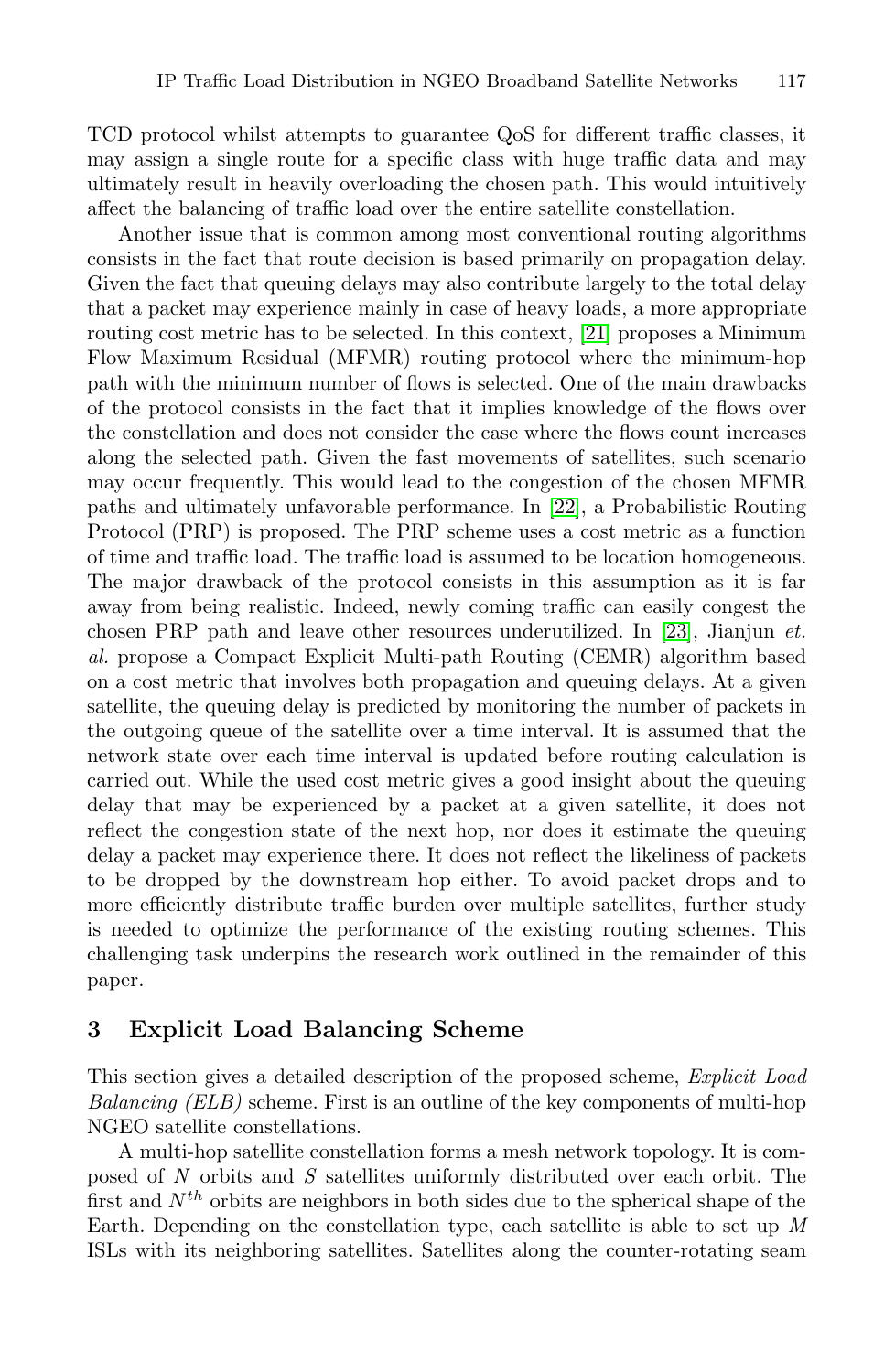

**Fig. 1.** The three network states of satellites

have less neighboring satellites. There are two types of ISLs. Links between adjacent satellites in the same orbit are called Intra-plane ISLs, and links between neighboring satellites in adjoining orbits are called Inter-plane ISLs. Intra-plane ISLs are maintained permanently, but some Inter-plane ISLs may get temporarily deactivated when the viewing angle between two satellites is above a given threshold. In the remainder of this paper, we assume that each satellite is aware of the ISLs established with its neighboring satellites.

As previously discussed, while most traditional routin[g a](#page-5-0)lgorithms use different routing cost metrics to search for the most appropriate route, they do not take into account the congestion state of next hops on the remainder of the path to the destination. If the chosen next satellite is congested or about to be congested, the forwarded packets may either get discarded or experience a long queuing delay. To tackle this issue, neighboring satellites should mutually and dynamically exchange information on the states of their queues. In deed, at each satellite three representative states are defined based on the queue ratio<sup>1</sup> as shown in Fig. 1. The considered states are as follows:

- Free state: When the queue ratio  $(Q_r)$  is inferior to a predetermined threshold  $\alpha$  ( $Q_r < \alpha$ ), the satellite is considered to be in a free state.
- Fairly-busy state: Havin[g th](#page-10-3)e queue ratio between the threshold  $\alpha$  and another predetermined threshold  $\beta$  ( $\alpha \leq Q_r < \beta$ ), the satellite is considered to be in a fairly-busy state.
- **–** Busy state: The satellite changes its state to busy when its queue ratio exceeds the threshold  $\beta$  ( $\beta \leq Q_r$ ).

The choice of the thresholds  $\alpha$  and  $\beta$  as queue ratios to indicate the congestion state of satellites is similar in spirit to the idea of major intelligent packet-discard policies such as Random Early Marking (REM) [24] and Random Early Discard (RED) [25].

<span id="page-5-0"></span>Upon a change in the queue state of a given satellite, the latter broadcasts a Self-State Advertisement (SSA) packet to its M neighboring satellites informing them of the change occurrence. The SSA signaling packet carries information on the satellite ID and its state. It should be emphasized that SSA packets are broadcast to only the neighboring satellites and not over the entire connection path. Given their small size, overhead in terms of the bandwidth consumed by these signaling packets should not be an issue. When a satellite receives a

<sup>&</sup>lt;sup>1</sup> The ratio of the queue size  $Q_s$  to the total queue length  $Q_{total}$  ( $Q_r = \frac{Q_s \cdot 100}{Q_{total}}$ ).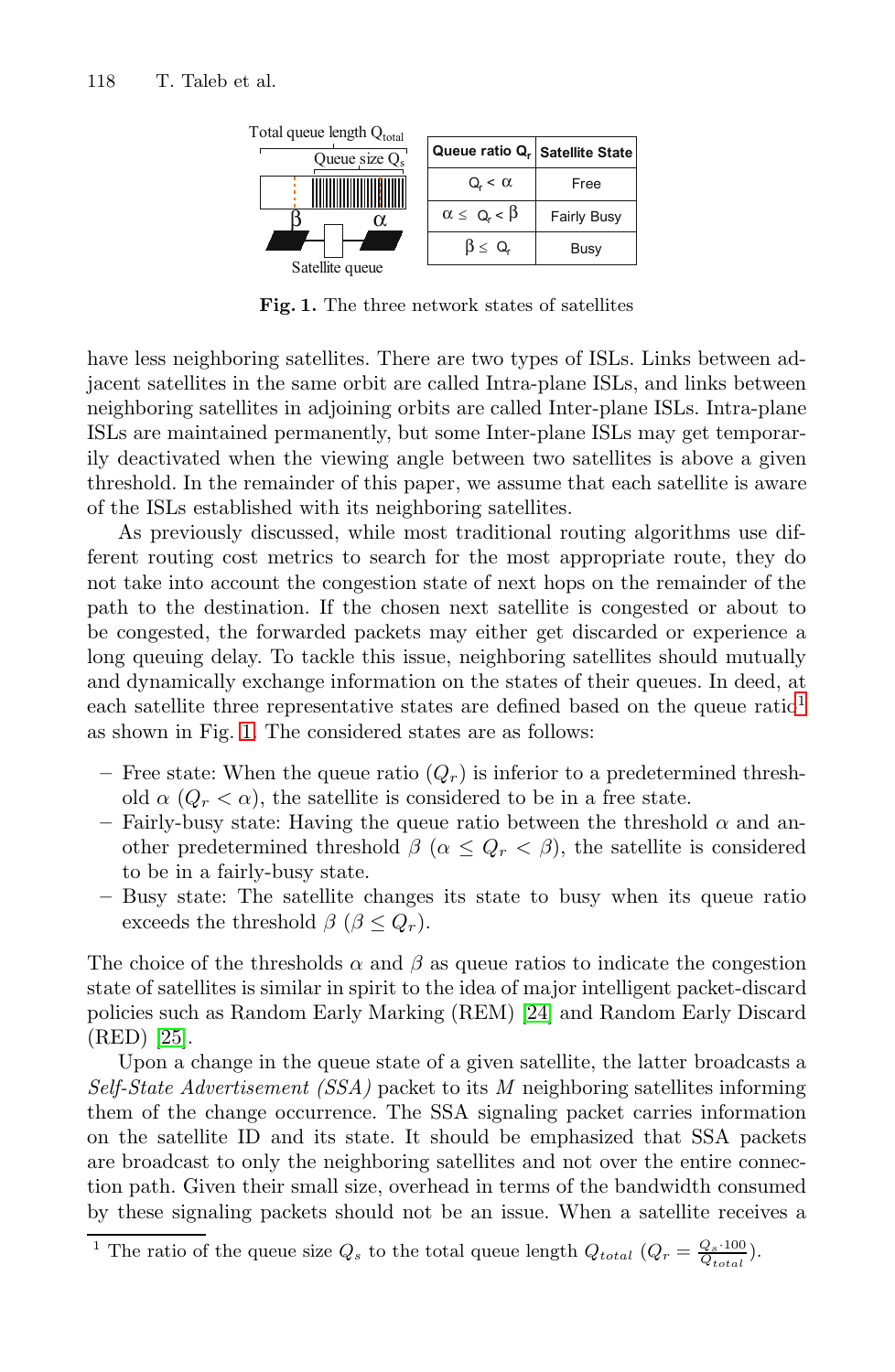SSA packet, it uses the enclosed information to update its Neighbors Status List (NSL). Each NSL contains information on the current queue state of each neighboring satellite. When a satellite A experiences a state transition from free to fairly-busy state, it sends a warning message (via a SSA packet) to its neighboring satellites informing them that it is about to get congested. The neighboring satellites are then requested to update their routing tables and start searching for alternate paths that do not include satellite A. When the queue state of satellite A changes to busy, all neighboring satellites are then requested to forward  $(\chi\%)$  of traffic that has been transmitted via satellite A to other alternate paths. If the traffic includes different applications with different requirements, delay insensitive applications are to be first forwarded via the alternate paths. Packets of delay sensitive applications can be transmitted via satellite A if that would guarantee the delay requirements of the applications. It should be noted that the working of the proposed scheme can be accomplished without changing the routing protocol in use.

## <span id="page-6-0"></span>**4 Performance [Eval](#page-6-1)uation**

Having described the details of the proposed scheme, focus is now directed on its performance evaluation. This section verifies how the proposed system is efficient in avoiding packet drops and enhancing the system throughput. The performance evaluation relies on computer simulation, using Network Simulator (NS) [26].

To better explain the mechanism of the proposed scheme, we consider the network topology example depicted in Fig. 2(a). The figure shows the case of the Iridium constellation where each satellite maintains ISLs with four other satellites  $(M = 4)$ . All up-links, down-links, and ISL links are given a capacity equal to 25Mbps. Their delays are set to 20ms. In order to remove limitations due to small buffer sizes on the network congestion, buffers equal to the bandwidthdelay product of the bottleneck link are used [27]. Due mostly to its simplicity,

<span id="page-6-2"></span><span id="page-6-1"></span>

(a) Traffic concentration at satellite C3

(b) Exchange of network state information among satellites

**Fig. 2.** An example showing the main operations of the ELB scheme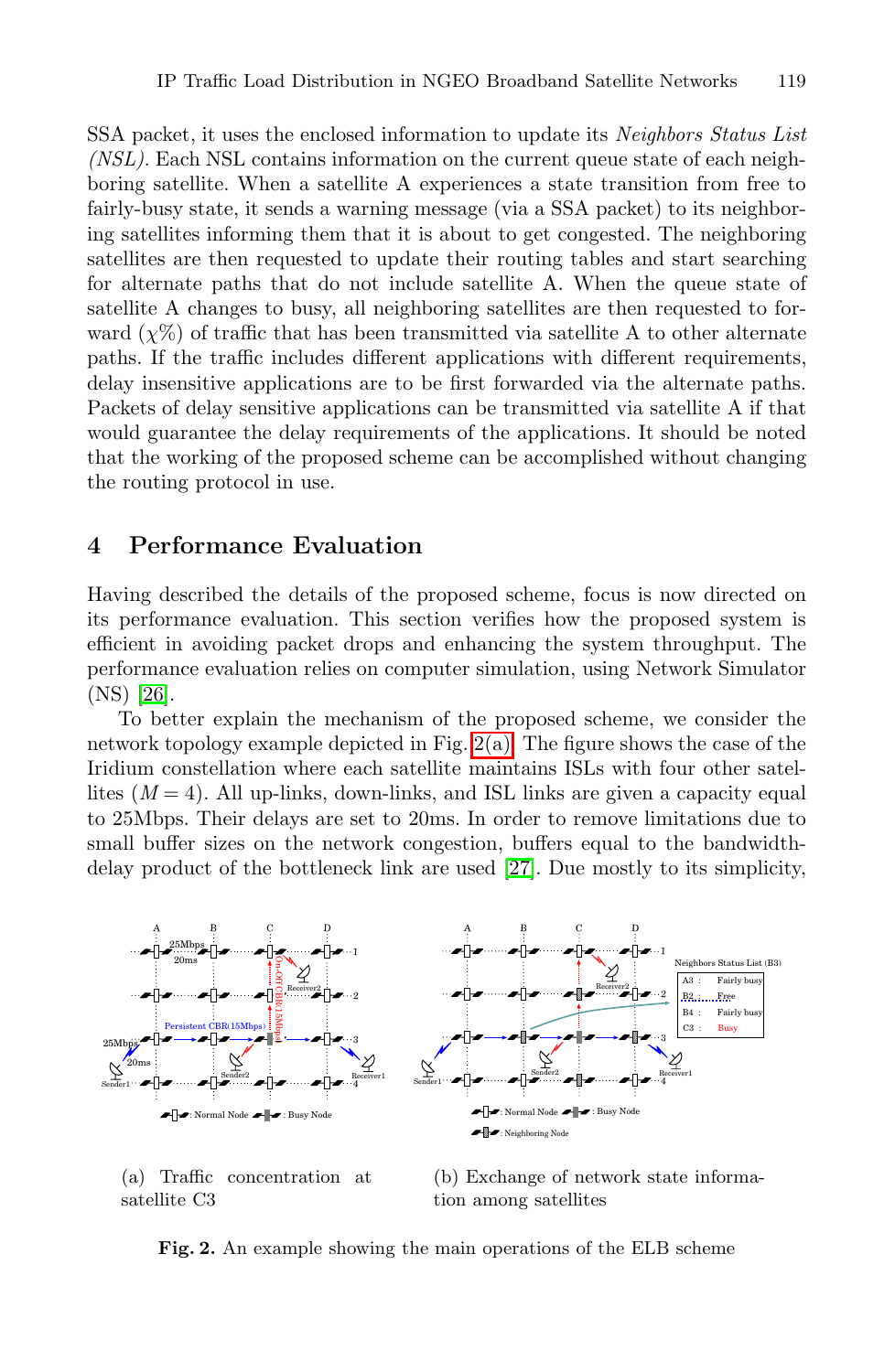all satellites use Drop-Tail as their packet-discarding policy. The abstract configuration considers the case of two Constant Bit Rate (CBR) connections over two different routes, namely A3-D3 and C3-C1 (Fig.  $2(a)$ ). The sending rate of the two connections is set to 15Mbps. While the connection on the (A3-D3) route is simulated as a long-lived CBR flow, the traffic over the (C3-C1) route is modeled as a non-persistent On-Off connection. The On/Off periods of the connection are derived from a Pareto distributions with a shape equal to 1.2. The mean On period and the mean Off period are set to 200ms. The packet size is fixed to 1kB. Simulations were all run for 20s, a duration long enough to ensure that the system has reached a consistent behavior. It should be noted that the above-mentioned parameters are chosen with no specific purpose in mind and do not change any of the fundamental observations about the simulation results. While the proposed scheme can be implemented over any routing protocol, in the performance evaluation, we consider the scenario of the proposed scheme over the Dijkstra's Shorte[st Pa](#page-6-2)th algorithm. The latter is used therefore as a comparison term.

Having all the traffic concentrated at satellite C3, this latter issues a SSA packet to its neighboring satellites (B3, C2, C4, and D3) indicating that its state has become "Busy". In response to the SSA packet, neighboring satellites set the state of C3 to Busy and update their NSL list accordingly. As satellite B2 is free, satellite B3 starts transmi[tting](#page-7-0) a portion of the (A3-D3) traffic via satellites B2, C2, D2, and finally the edge satellite D3 (Fig. 2(b)). This operation is continued until satellite C3 transits to a free state. By so doing, the overall network traffic becomes better distributed.

To investigate the effect of the threshold  $\beta$  on the system performance, we plot the total throughput and total packet drop rate experienced by the two connections for different values of  $\beta$ .  $\alpha$  is set to half the value of  $\beta$  and the traffic reduction ratio  $\chi$  is set to 70%. Fig. 3(a) shows the simulation results. The figure indicates that setting  $\beta$  to larger values leads to lower throughput and higher packet drops. Note that the case of  $(\beta = 100\%)$  refers to the use of

<span id="page-7-0"></span>

**Fig. 3.** Performance evaluation in terms of packet drops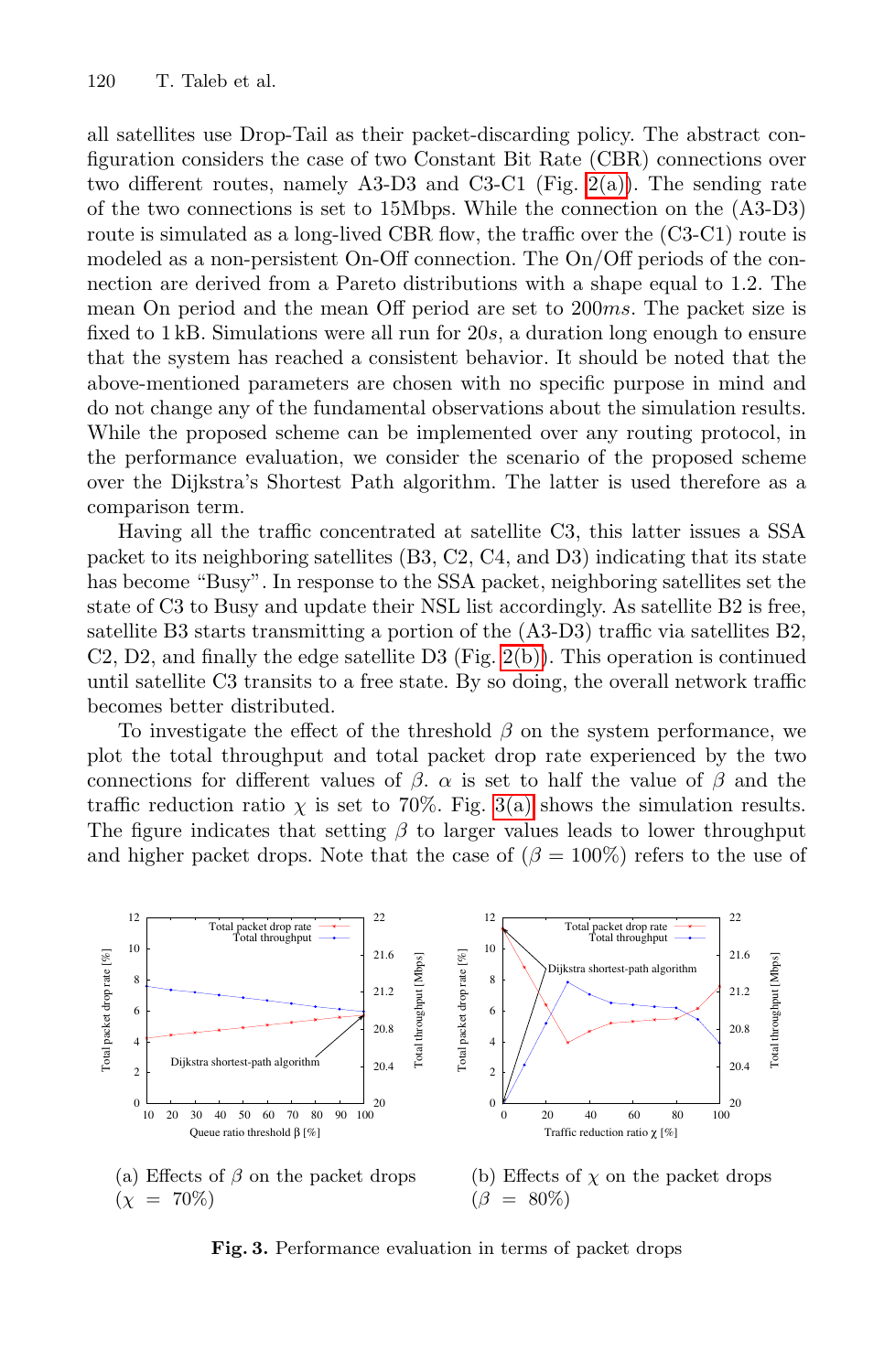only Dijkstra algorithm. The achieved performance is intuitively due to the fact that by setting  $\beta$  to high values, the proposed scheme would not have enough time to accommodate the traffic bursts and the queue ends up by discarding a high number of packets. This is ultimately translated into degraded throughput. In order to investigate the effect of the traffic reduction ratio  $\chi$  on the system, we plot the total throughput and total packet drop rate experienced by the two connections for different values of  $\chi$  in Fig. 3(b). We vary the value of  $\chi$ from zero to 100%. While the case of  $(\chi = 100\%)$  refers to the extreme case when all packets are forwarded via other links, the case of  $(\chi = 0\%)$  refers to the case when the proposed scheme is not implemented and only the Dijkstra algorithm is in use. The queue ratio threshold  $\beta$  is set to 80%. From the figure, it can be deduced that the system exhibits its optimum performance when the value of  $\chi$  is set to 30%. This result is attributable to the fact that smaller values of  $\chi$  put most of the traffic burden on satellite C3, whereas higher values of  $\chi$  congest satellite C2. Both scenarios lead to higher packet drop rates and degraded throughput. Setting  $\chi$  to optimum values helps also to avoid the redistribution cascading issue that may occur to the already-distirubted portion of traffic. While this result is promising, it should be observed that it comes at the price of higher delays. In deed, packets have to traverse more hops than in case of traditional routing algorithms. For delay insensitive applications, this should not be an issue. For delay sensitive applications, a tradeoff between the number of packet drops and the parameters  $\beta$  and  $\gamma$  should be established. This forms the basis of our future research work.

## <span id="page-8-2"></span>**5 Conclusion**

In this paper, we proposed an Explicit Load Balancing routing protocol to efficiently distribute traffic over multi-hop NGEO satellite constellations. The key idea behind the proposed scheme is to reduce the sending rate of data traffic to nodes that are about to be congested and use instead nodes that are in free states. For this purpose, the proposed scheme uses information of traffic load at the next hop on the remainder of the path to the destination. This information is exchanged among neighboring satellites via signaling packets. The efficiency of the proposed scheme in distributing traffic data and accordingly avoiding packet drops is investigated through simulation using a simple satellite topology. While the setting of the scheme parameters  $(\beta \& \chi)$  deserve further study and investigation, the simulation results obtained so far are encouraging. In the performance evaluation, the authors considered the case of a small part of the Iridium constellation, as future research works, they are currently working on the performance evaluation of the scheme over the entire satellite constellation.

### <span id="page-8-1"></span><span id="page-8-0"></span>**References**

1. Taleb, T., Kato, N., Nemoto, Y.: On-demand media streaming to hybrid wired/wireless networks over quasi-geostationary satellite systems. Elsevier J. on Computer Networks, Vol. 47, No. 2, Feb. 2005, pp. 287-306.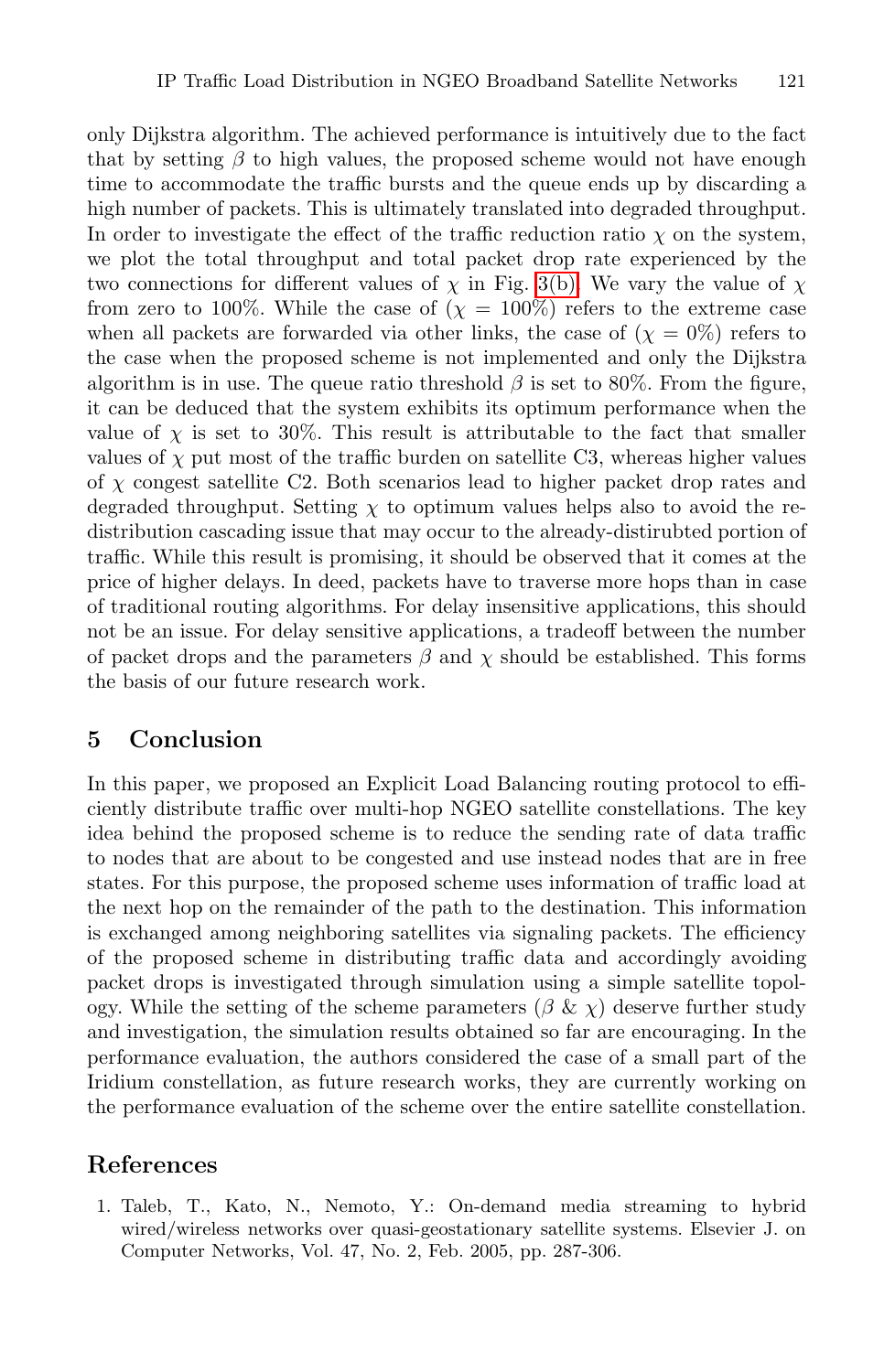- <span id="page-9-0"></span>2. Kohn, D.M.: Providing global broadband Internet access using low-earth-orbit satellites. Computer Networks and ISDN Systems, Vol. 29, No. 15, Nov. 1997, pp. 1785-1768.
- <span id="page-9-1"></span>3. Fraise, P., Coulomb, B., Monteuuis, B., Soula, J.L.: SkyBridge LEO satellites optimized for broadband communications in the 21st century. in Proc. of 2000 IEEE Aerospace Conf., Big Sky, Montana, USA, Mar. 2000.
- <span id="page-9-2"></span>4. Taleb, T., Kato, N., Nemoto, Y.: Recent trends in IP/NGEO satellite communication systems: Transport, routing, and mobility management. to appear in IEEE Commun. Mag..
- <span id="page-9-3"></span>5. Taleb, T., Kato, N., Nemoto, Y.: An explicit and fair window adjustment method to enhance TCP efficiency and fairness over multi-hops satellite networks. IEEE J. on Selected Areas in Commun., Vol. 22, No. 2, Feb. 2004, pp. 371-387.
- <span id="page-9-4"></span>6. Wood, L., Clerget, A., Andrikopoulos, I., Pavlou, G., Dabbous, W.: IP routing issues in satellite constellation networks. Int. J. Sat. Commun., Vol. 19, 2001, pp. 69-92.
- <span id="page-9-5"></span>7. Jamalipour, A., Katayama, M., Ogawa, A.: Traffic characteristics of LEO-based global personal communications networks. IEEE Commun. Mag., Vol. 35, No. 2, Feb. 1997, pp. 118-122.
- <span id="page-9-6"></span>8. Werner, M.: A dynamic routing concept for ATM based satellite personal communication networks. IEEE J. Select. Areas in Commun., Vol. 15, No. 8, Oct. 1997, pp. 1636-1648.
- <span id="page-9-9"></span>9. Mauger, R., Rosenberg, C.: QoS guarantees for multimedia services on a TDMAbased satellite network. IEEE Commun. Mag., Vol. 35, No. 7, Jul. 1997, pp. 56-65.
- <span id="page-9-7"></span>10. Nguyen, H. N.: Routing and quality-of-service in broadband LEO satellite networks. Kluwer Academic Publishers, Nov. 2002.
- 11. Coltun, R., Fuller, V.: The OSPF NSSA option. Network Working Group, RFC 1587, Mar. 1994.
- <span id="page-9-8"></span>12. Meyer, G., Sherry, S.: Triggered extensions to RIP to support demand circuits. Network Working Group, RFC 2091, Jan. 1997.
- 13. Uzunalioğlu, H., Akyildiz, I.F., Yesha, Y., Yen, W.: Footprint handover rerouting protocol for LEO satellite networks. ACM-Baltzer J. Wireless Networks, Vol. 5, No. 5, Nov. 1999, pp. 327-337.
- <span id="page-9-10"></span>14. Henderson, T.R., Katz, R.H.: On distributed, geographic-based packet routing for LEO satellite networks. In Proc. Globecom 2000, San Francisco, CA, USA, Dec. 2000.
- <span id="page-9-11"></span>15. Akyildiz, I.F., Ekici, E., Bender, M.D.: MLSR: A novel routing algorithm for multilayered satellite IP networks. IEEE/ACM Trans. on Networking, Vol. 10, No. 3, Jun. 2002. pp. 411-420.
- <span id="page-9-12"></span>16. Molinaro, A.,De Rango, F., Marano, S., Tropea, M.: A scalable framework for end-to-end QoS assurance in IP-oriented terrestrial-GEO satellite networks. IEEE Commun. Mag., Vol. 43, No. 4, Apr. 2005, pp. 130-137.
- <span id="page-9-13"></span>17. Chen, J., Jamalipour A.: An adaptive path routing scheme for satellite IP networks. Int. J. Commun. Sys., Vol. 16, No. 1, Feb. 2003, pp. 5-21.
- <span id="page-9-14"></span>18. Werner, M., Dellucchi, C., Vogel, H.J., Maral, G., Ridder, J.: ATM-based routing in LEO/MEO satellite networks with intersatellite links. IEEE J. Select. Areas in Commun., Vol. 15, Jan. 1997, pp. 69-82.
- <span id="page-9-15"></span>19. Donner, A., Berioli, M., Werner, M.: MPLS-based satellite constellation networks. IEEE J. Select. Areas in Commun., Vol. 22, No. 3, Apr. 2004, pp. 438-448.
- <span id="page-9-16"></span>20. Svigelj, A., Mohorcic, M., Kandus, G., Kos, A., Pustišek, M., Bešter, J.: Routing in ISL networks considering empirical IP traffic. IEEE J. Select. Areas in Commun., Vol. 22, No. 2, Feb. 2004, pp. 261-272.